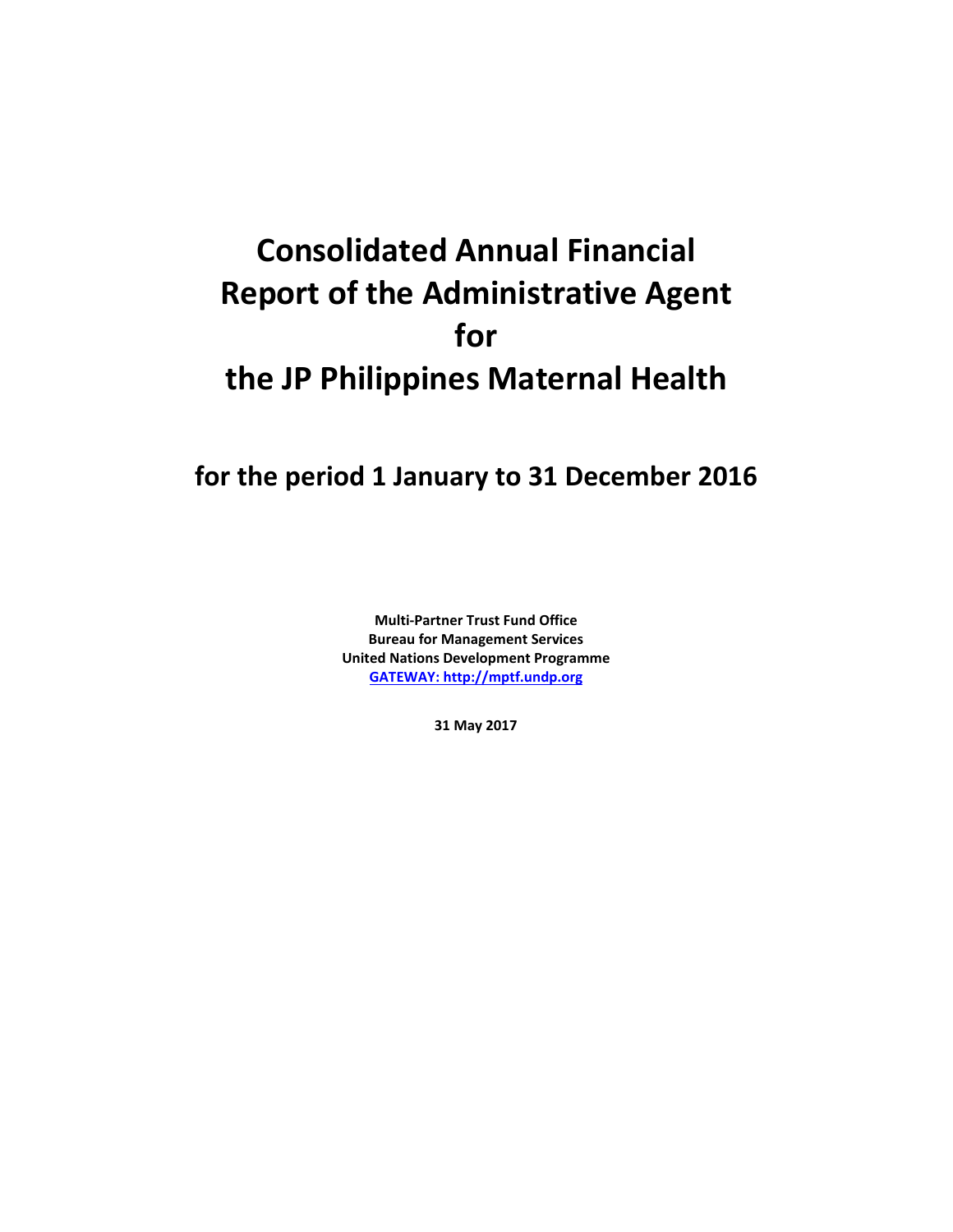#### **PARTICIPATING ORGANIZATIONS CONTRIBUTORS**



United Nations Development Programme



United Nations Population Fund



United Nations Children's Fund



World Health Organization



Australian Agency for Int'l Development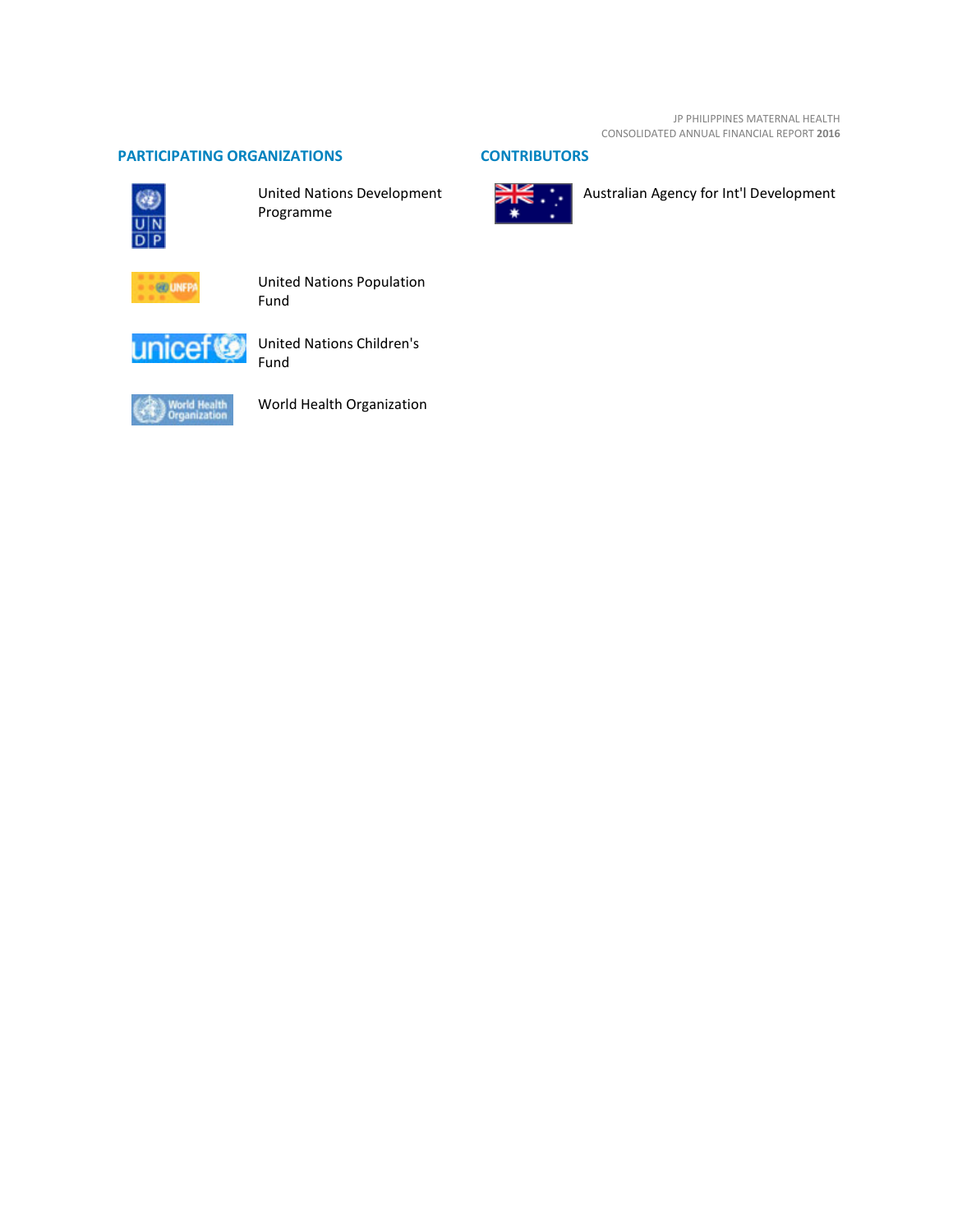Amount approved by the Steering Committee for a project/programme.

#### **Approved Project/Programme**

A project/programme including budget, etc., that is approved by the Steering Committee for fund allocation purposes.

#### **Contributor Commitment**

Amount(s) committed by a donor to a Fund in a signed Standard Administrative Arrangement with the UNDP Multi-Partner Trust Fund Office (MPTF Office), in its capacity as the Administrative Agent. A commitment may be paid or pending payment.

#### **Contributor Deposit**

Cash deposit received by the MPTF Office for the Fund from a contributor in accordance with a signed Standard Administrative Arrangement.

#### **Delivery Rate**

The percentage of funds that have been utilized, calculated by comparing expenditures reported by a Participating Organization against the 'net funded amount'.

#### **Indirect Support Costs**

A general cost that cannot be directly related to any particular programme or activity of the Participating Organizations. UNDG policy establishes a fixed indirect cost rate of 7% of programmable costs.

#### **Net Funded Amount**

Amount transferred to a Participating Organization less any refunds transferred back to the MPTF Office by a Participating Organization.

#### **Participating Organization**

A UN Organization or other inter-governmental Organization that is an implementing partner in a Fund, as represented by signing a Memorandum of Understanding (MOU) with the MPTF Office for a particular Fund.

#### **Project Expenditure**

The sum of expenses and/or expenditure reported by all Participating Organizations for a Fund irrespective of which basis of accounting each Participating Organization follows for donor reporting.

#### **Project Financial Closure**

A project or programme is considered financially closed when all financial obligations of an operationally completed project or programme have been settled, and no further financial charges may be incurred.

#### **Project Operational Closure**

A project or programme is considered operationally closed when all programmatic activities for which Participating Organization(s) received funding have been completed.

#### **Project Start Date**

Date of transfer of first instalment from the MPTF Office to the Participating Organization.

#### **Total Approved Budget**

This represents the cumulative amount of allocations approved by the Steering Committee.

#### **US Dollar Amount**

The financial data in the report is recorded in US Dollars and due to rounding off of numbers, the totals may not add up.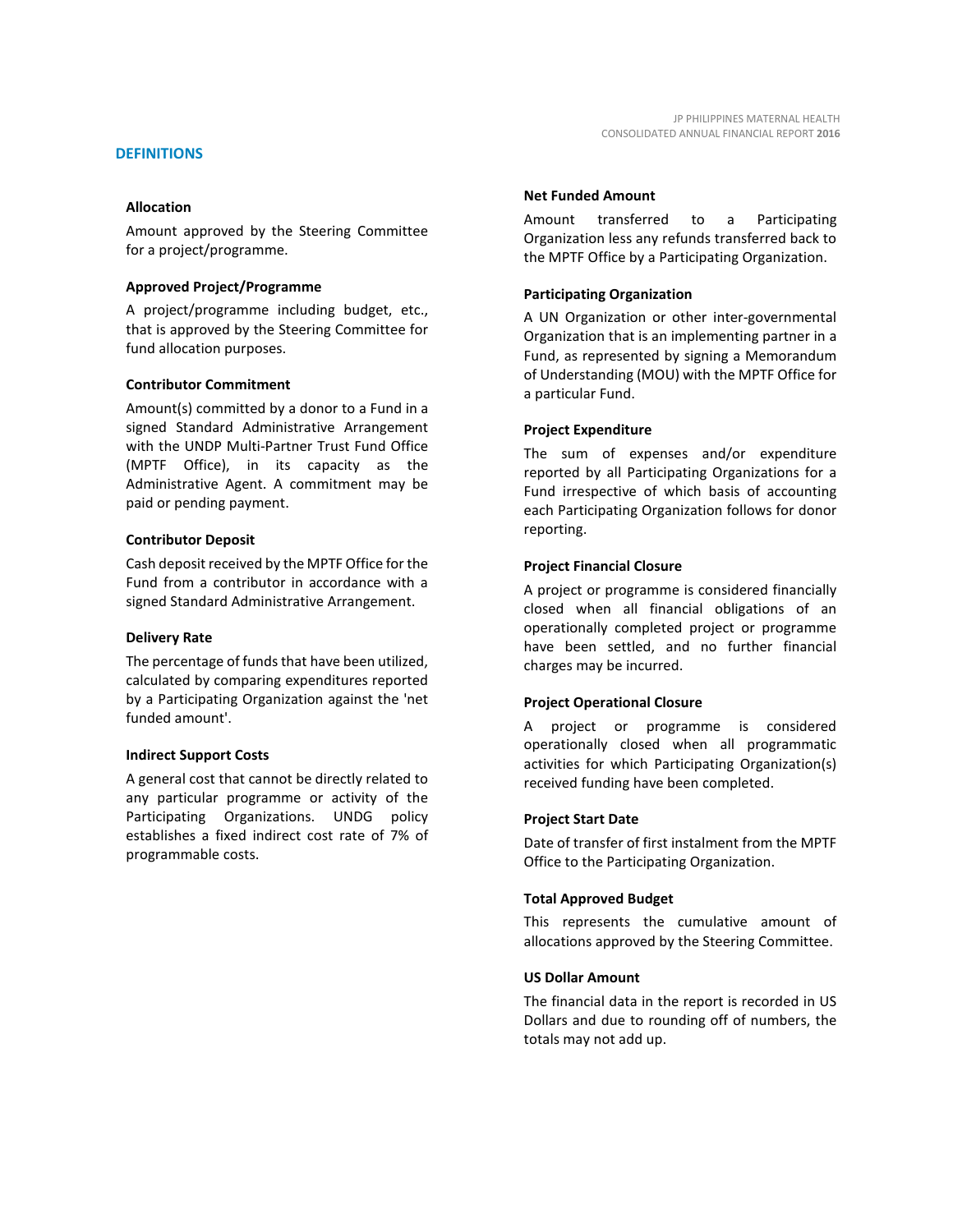#### JP PHILIPPINES MATERNAL HEALTH CONSOLIDATED ANNUAL FINANCIAL REPORT 2016

#### **TABLE OF CONTENTS**

| Introduction 1 1 |   |
|------------------|---|
|                  |   |
|                  |   |
|                  |   |
|                  |   |
|                  | 5 |
|                  |   |
|                  |   |
|                  |   |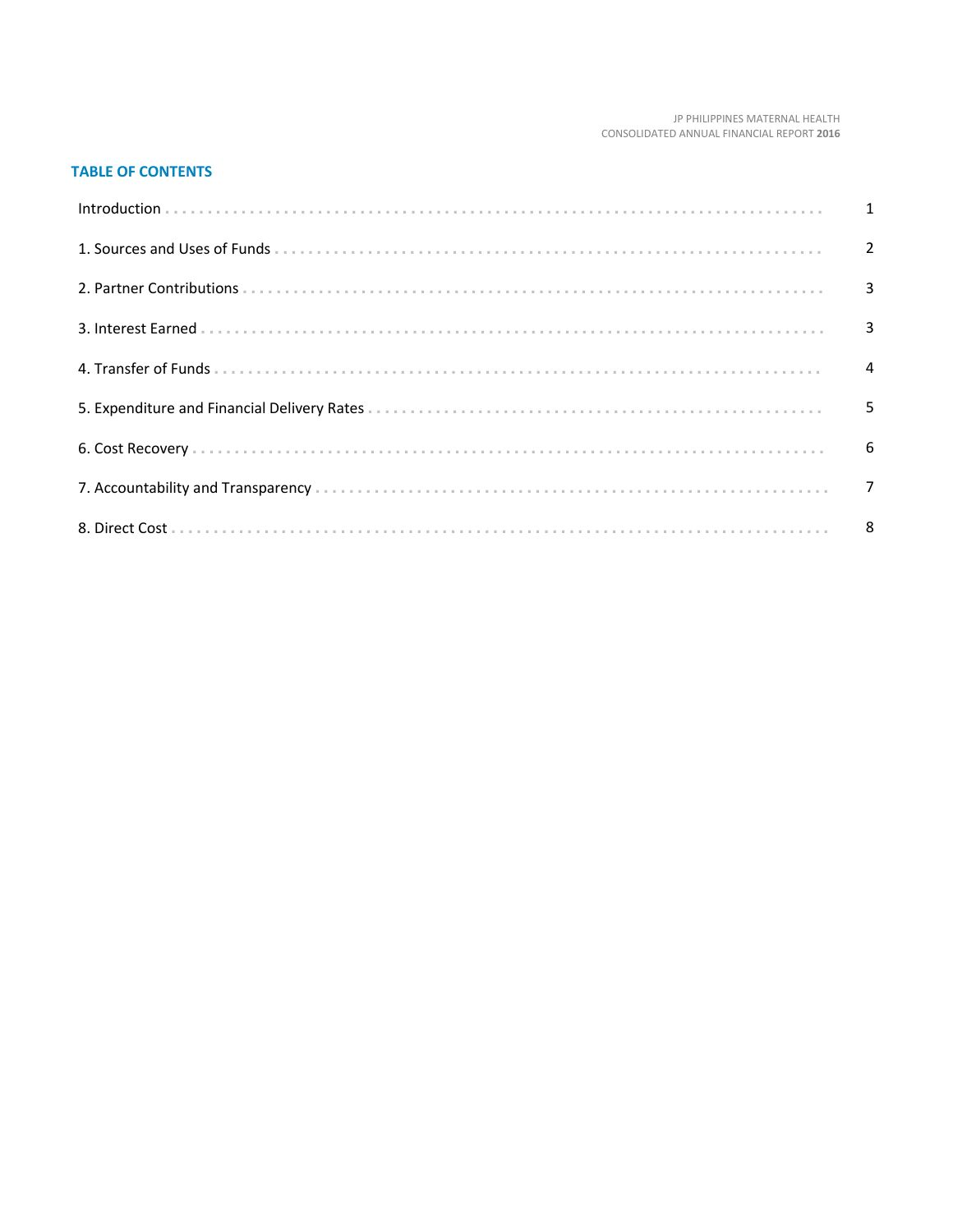#### **INTRODUCTION**

This Consolidated Annual Financial Report of the **JP Philippines Maternal Health** is prepared by the United Nations Development Programme (UNDP) Multi-Partner Trust Fund Office (MPTF Office) in fulfillment of its obligations as Administrative Agent, as per the terms of Reference (TOR), the Memorandum of Understanding (MOU) signed between the UNDP MPTF Office and the Participating Organizations, and the Standard Administrative Arrangement (SAA) signed with contributors.

The MPTF Office, as Administrative Agent, is responsible for concluding an MOU with Participating Organizations and SAAs with contributors. It receives, administers and

manages contributions, and disburses these funds to the Participating Organizations. The Administrative Agent prepares and submits annual consolidated financial reports, as well as regular financial statements, for transmission to contributors.

This consolidated financial report covers the period 1 January to 31 December **2016** and provides financial data on progress made in the implementation of projects of the **JP Philippines Maternal Health**. It is posted on the MPTF Office GATEWAY [\(http://mptf.undp.org/factsheet/fund/JPH00\)](http://mptf.undp.org/factsheet/fund/JPH00).

The financial data in the report is recorded in US Dollars and due to rounding off of numbers, the totals may not add up.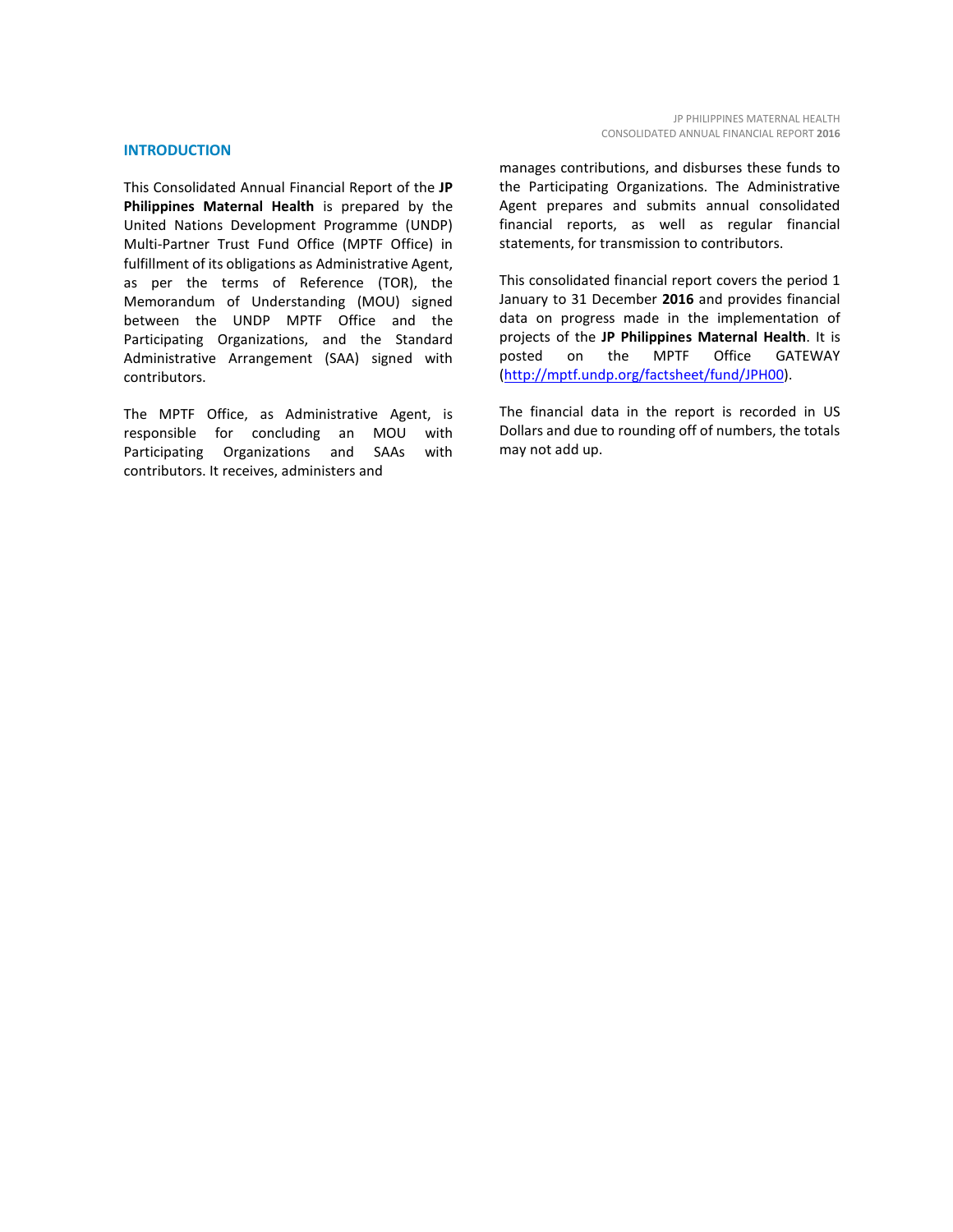#### **2016 FINANCIAL PERFORMANCE**

This chapter presents financial data and analysis of the **JP Philippines Maternal Health** using the passthrough funding modality as of 31 December **2016**. Financial information for this Fund is also available on the MPTF Office GATEWAY, at the following address:

[http://mptf.undp.org/factsheet/fund/JPH00.](http://mptf.undp.org/factsheet/fund/JPH00) 

#### **1. SOURCES AND USES OF FUNDS**

As of 31 December **2016**, 1 contributors deposited US\$ **16,774,400** in contributions and US\$ **25,409** was earned in interest.

The cumulative source of funds was US\$ **16,799,809**.

Of this amount, US\$ **16,625,661** has been net funded to **4** Participating Organizations, of which US\$ **16,952,403** has been reported as expenditure. The Administrative Agent fee has been charged at the approved rate of 1% on deposits and amounts to US\$ **167,744**. Table 1 provides an overview of the overall sources, uses, and balance of the **JP Philippines Maternal Health** as of 31 December 2016.

|                                                           | Annual 2015 | Annual 2016 | <b>Cumulative</b> |
|-----------------------------------------------------------|-------------|-------------|-------------------|
| <b>Sources of Funds</b>                                   |             |             |                   |
| Contributions from donors                                 |             |             | 16,774,400        |
| Fund Earned Interest and Investment Income                | 29          | 43          | 25,409            |
| Interest Income received from Participating Organizations |             |             |                   |
| Refunds by Administrative Agent to Contributors           |             |             |                   |
| Fund balance transferred to another MDTF                  |             |             |                   |
| Other Income                                              |             |             |                   |
| <b>Total: Sources of Funds</b>                            | 29          | 43          | 16,799,809        |
| <b>Use of Funds</b>                                       |             |             |                   |
| Transfers to Participating Organizations                  |             |             | 16,625,661        |
| Refunds received from Participating Organizations         |             |             |                   |
| <b>Net Funded Amount</b>                                  |             |             | 16,625,661        |
| <b>Administrative Agent Fees</b>                          |             |             | 167,744           |
| Direct Costs: (Steering Committee, Secretariatetc.)       |             |             |                   |
| <b>Bank Charges</b>                                       | $\Omega$    | 0           | 532               |
| <b>Other Expenditures</b>                                 |             |             |                   |
| <b>Total: Uses of Funds</b>                               | $\Omega$    | 0           | 16,793,937        |
| Change in Fund cash balance with Administrative Agent     | 29          | 42          | 5,872             |
| Opening Fund balance (1 January)                          | 5,801       | 5,830       |                   |
| <b>Closing Fund balance (31 December)</b>                 | 5,830       | 5,872       | 5,872             |
| <b>Net Funded Amount</b>                                  |             |             | 16,625,661        |
| Participating Organizations' Expenditure                  | 2,902,855   | 3,727,998   | 16,952,403        |
| <b>Balance of Funds with Participating Organizations</b>  |             |             | (326, 742)        |

#### **Table 1. Financial Overview, as of 31 December 2016 (in US Dollars)**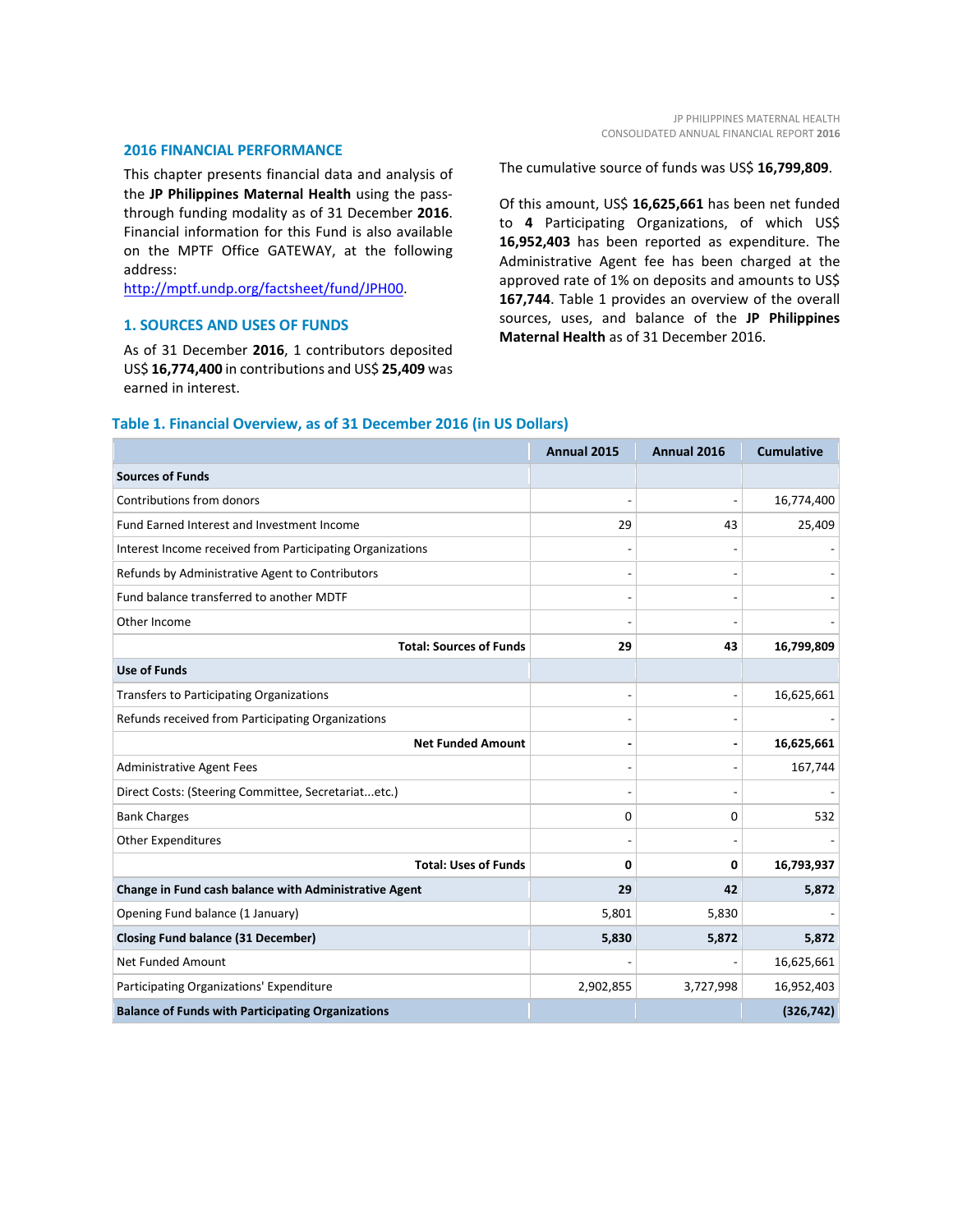#### **2. PARTNER CONTRIBUTIONS**

Table 2 provides information on cumulative contributions received from all contributors to this Fund as of 31 December **2016**.

The **JP Philippines Maternal Health** is currently being financed by **1** contributors, as listed in the table below.

The table below includes commitments made up to 31<br>December 2016 through signed Standard 2016 through signed Standard Administrative Agreements, and deposits made through **2016**. It does not include commitments that were made to the fund beyond **2016**.

#### **Table 2. Contributors' Commitments and Deposits, as of 31 December 2016 (in US Dollars)**

| <b>Contributors</b>                     | <b>Total</b><br>Commitments | <b>Prior Years</b><br>as of 31-Dec-2015<br><b>Deposits</b> | <b>Current Year</b><br>Jan-Dec-2016<br><b>Deposits</b> | <b>Total</b><br><b>Deposits</b> |
|-----------------------------------------|-----------------------------|------------------------------------------------------------|--------------------------------------------------------|---------------------------------|
| Australian Agency for Int'l Development | 16,774,400                  | 16,774,400                                                 |                                                        | 16,774,400                      |
| <b>Grand Total</b>                      | 16,774,400                  | 16,774,400                                                 |                                                        | 16,774,400                      |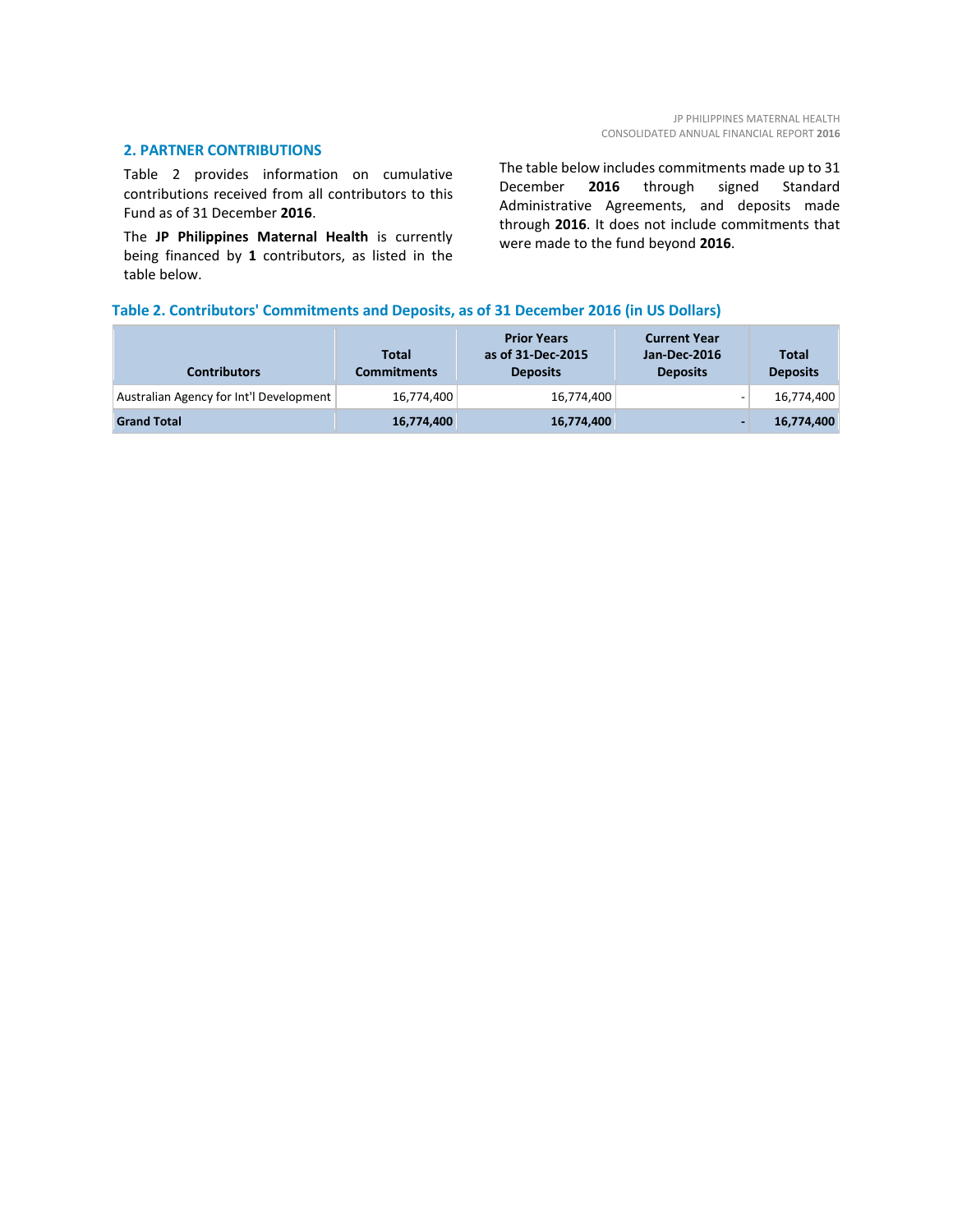#### **3. INTEREST EARNED**

Interest income is earned in two ways: 1) on the balance of funds held by the Administrative Agent (Fund earned interest), and 2) on the balance of funds held by the Participating Organizations (Agency earned interest) where their Financial Regulations and Rules allow return of interest to the AA.

As of 31 December **2016**, Fund earned interest amounts to US\$ **25,409**.

Details are provided in the table below.

#### **Table 3. Sources of Interest and Investment Income, as of 31 December 2016 (in US Dollars)**

| <b>Interest Earned</b>                     | <b>Prior Years</b><br>as of 31-Dec-2015 | <b>Current Year</b><br>Jan-Dec-2016 | <b>Total</b> |
|--------------------------------------------|-----------------------------------------|-------------------------------------|--------------|
| <b>Administrative Agent</b>                |                                         |                                     |              |
| Fund Earned Interest and Investment Income | 25,366                                  | 43                                  | 25,409       |
| <b>Total: Fund Earned Interest</b>         | 25,366                                  | 43                                  | 25,409       |
| <b>Participating Organization</b>          |                                         |                                     |              |
| <b>Total: Agency earned interest</b>       |                                         |                                     |              |
| <b>Grand Total</b>                         | 25,366                                  | 43                                  | 25,409       |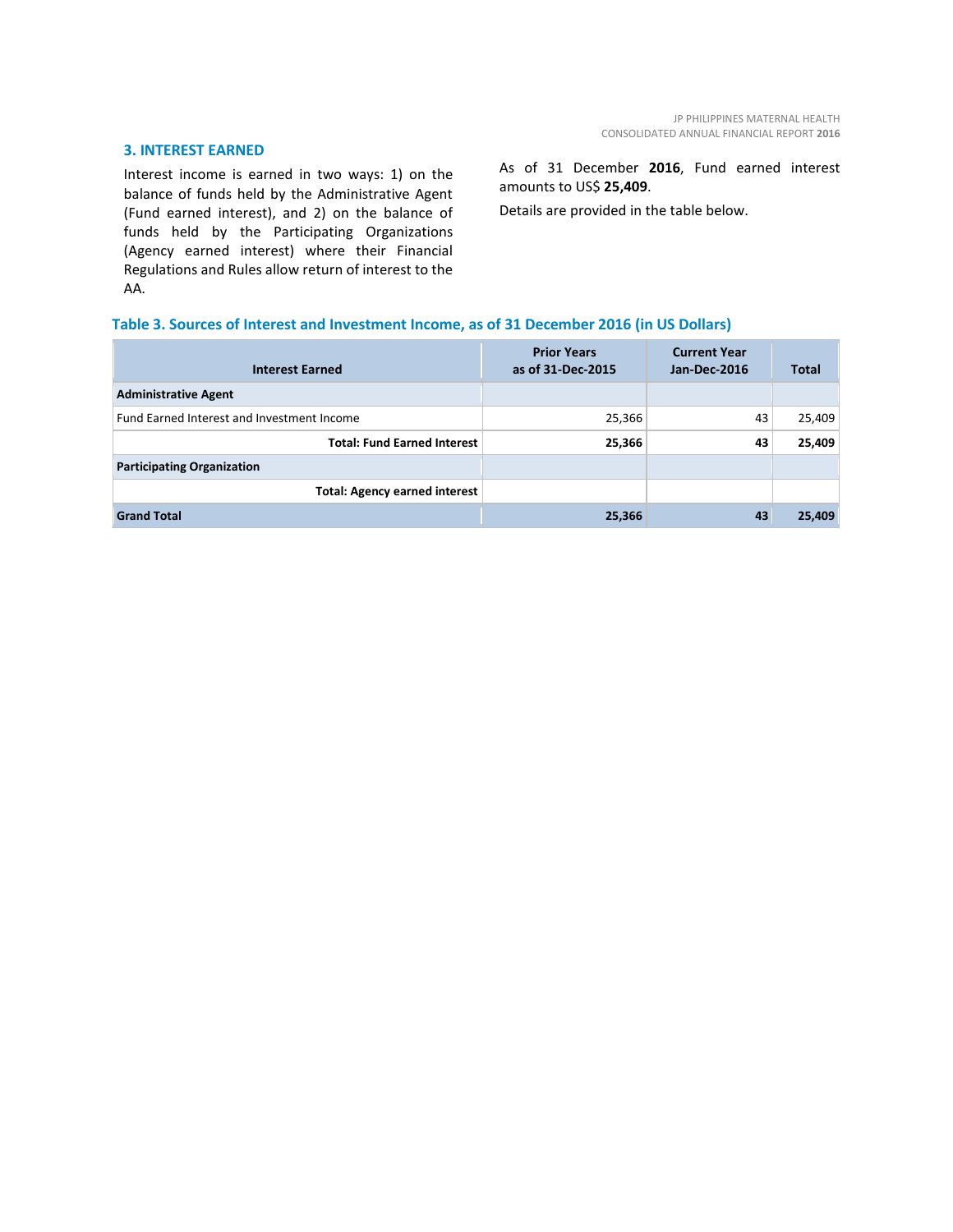#### **4. TRANSFER OF FUNDS**

Allocations to Participating Organizations are approved by the Steering Committee and disbursed by the Administrative Agent. As of 31 December **2016**, the AA has transferred US\$ **16,625,661** to **4** Participating Organizations (see list below).

#### **4.1 TRANSFER BY PARTICIPATING ORGANIZATION**

Table 4 provides additional information on the refunds received by the MPTF Office, and the net funded amount for each of the Participating Organizations.

### **Table 4. Transfer, Refund, and Net Funded Amount by Participating Organization, as of 31 December 2016 (in US Dollars)**

| Participating<br>Organization | Prior Years as of 31-Dec-2015 |                |                   | <b>Current Year Jan-Dec-2016</b> |                |                   | <b>Total</b>     |                |                   |
|-------------------------------|-------------------------------|----------------|-------------------|----------------------------------|----------------|-------------------|------------------|----------------|-------------------|
|                               | <b>Transfers</b>              | <b>Refunds</b> | <b>Net Funded</b> | <b>Transfers</b>                 | <b>Refunds</b> | <b>Net Funded</b> | <b>Transfers</b> | <b>Refunds</b> | <b>Net Funded</b> |
| <b>UNDP</b>                   | 963,826                       |                | 963,826           |                                  |                |                   | 963,826          |                | 963,826           |
| <b>UNFPA</b>                  | 9,002,411                     |                | 9,002,411         |                                  |                |                   | 9,002,411        |                | 9,002,411         |
| <b>UNICEF</b>                 | 3,953,312                     |                | 3,953,312         |                                  |                |                   | 3,953,312        |                | 3,953,312         |
| <b>WHO</b>                    | 2,706,112                     |                | 2,706,112         |                                  |                |                   | 2,706,112        |                | 2,706,112         |
| <b>Grand Total</b>            | 16,625,661                    |                | 16,625,661        |                                  |                |                   | 16,625,661       |                | 16,625,661        |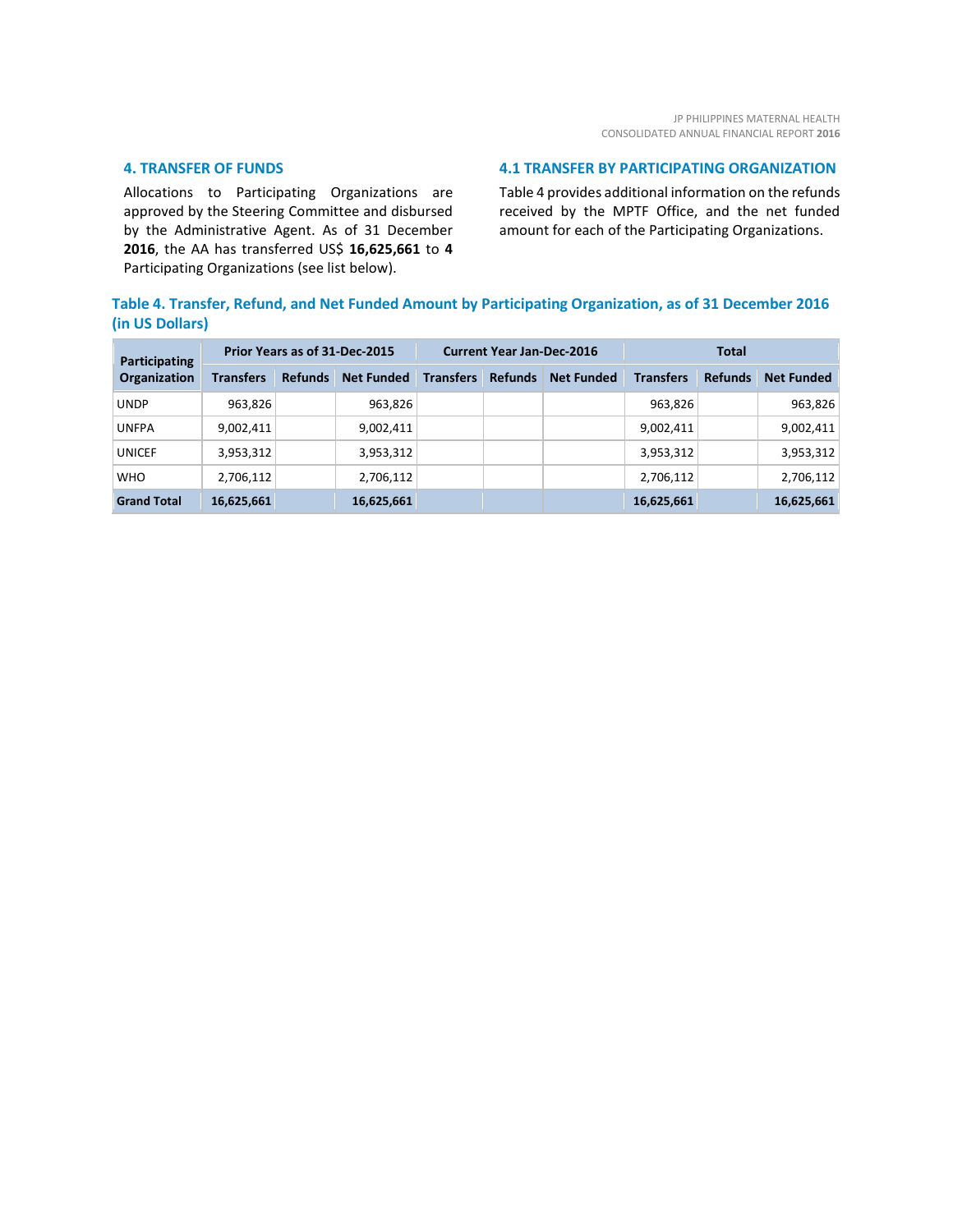JP PHILIPPINES MATERNAL HEALTH CONSOLIDATED ANNUAL FINANCIAL REPORT **2016**

#### **5. EXPENDITURE AND FINANCIAL DELIVERY RATES**

All final expenditures reported for the year **2016** were submitted by the Headquarters of the Participating Organizations. These were consolidated by the MPTF Office.

Project expenditures are incurred and monitored by each Participating Organization, and are reported as per the agreed upon categories for inter-agency harmonized reporting. The reported expenditures were submitted via the MPTF Office's online expenditure reporting tool. The **2016** expenditure data has been posted on the MPTF Office GATEWAY at [http://mptf.undp.org/factsheet/fund/JPH00.](http://mptf.undp.org/factsheet/fund/JPH00)

#### **5.1 EXPENDITURE REPORTED BY PARTICIPATING ORGANIZATION**

In **2016**, US\$ was net funded to Participating Organizations, and US\$ **3,727,998** was reported in expenditure.

As shown in table below, the cumulative net funded amount is US\$ **16,625,661** and cumulative expenditures reported by the Participating Organizations amount to US\$ **16,952,403**. This equates to an overall Fund expenditure delivery rate of **102** percent.

The agencies with the three highest delivery rates are: UNDP (149%), WHO (100%) and UNFPA (99%)

#### **Table 5.1 Net Funded Amount, Reported Expenditure, and Financial Delivery by Participating Organization, as of 31 December 2016 (in US Dollars)**

|                               |                           |                                    | Expenditure                             |                                     |                   |                           |
|-------------------------------|---------------------------|------------------------------------|-----------------------------------------|-------------------------------------|-------------------|---------------------------|
| Participating<br>Organization | Approved<br><b>Amount</b> | <b>Net Funded</b><br><b>Amount</b> | <b>Prior Years</b><br>as of 31-Dec-2015 | <b>Current Year</b><br>Jan-Dec-2016 | <b>Cumulative</b> | <b>Delivery Rate</b><br>% |
| <b>UNDP</b>                   | 963,826                   | 963,826                            | 716,691                                 | 721,419                             | 1,438,110         | 149.21                    |
| <b>UNFPA</b>                  | 9,002,411                 | 9,002,411                          | 7,438,016                               | 1,486,996                           | 8,925,012         | 99.14                     |
| <b>UNICEF</b>                 | 3,953,312                 | 3,953,312                          | 2,834,487                               | 1,051,912                           | 3,886,399         | 98.31                     |
| <b>WHO</b>                    | 2,706,112                 | 2,706,112                          | 2,235,211                               | 467,671                             | 2,702,882         | 99.88                     |
| <b>Grand Total</b>            | 16,625,661                | 16,625,661                         | 13,224,406                              | 3,727,998                           | 16,952,403        | 101.97                    |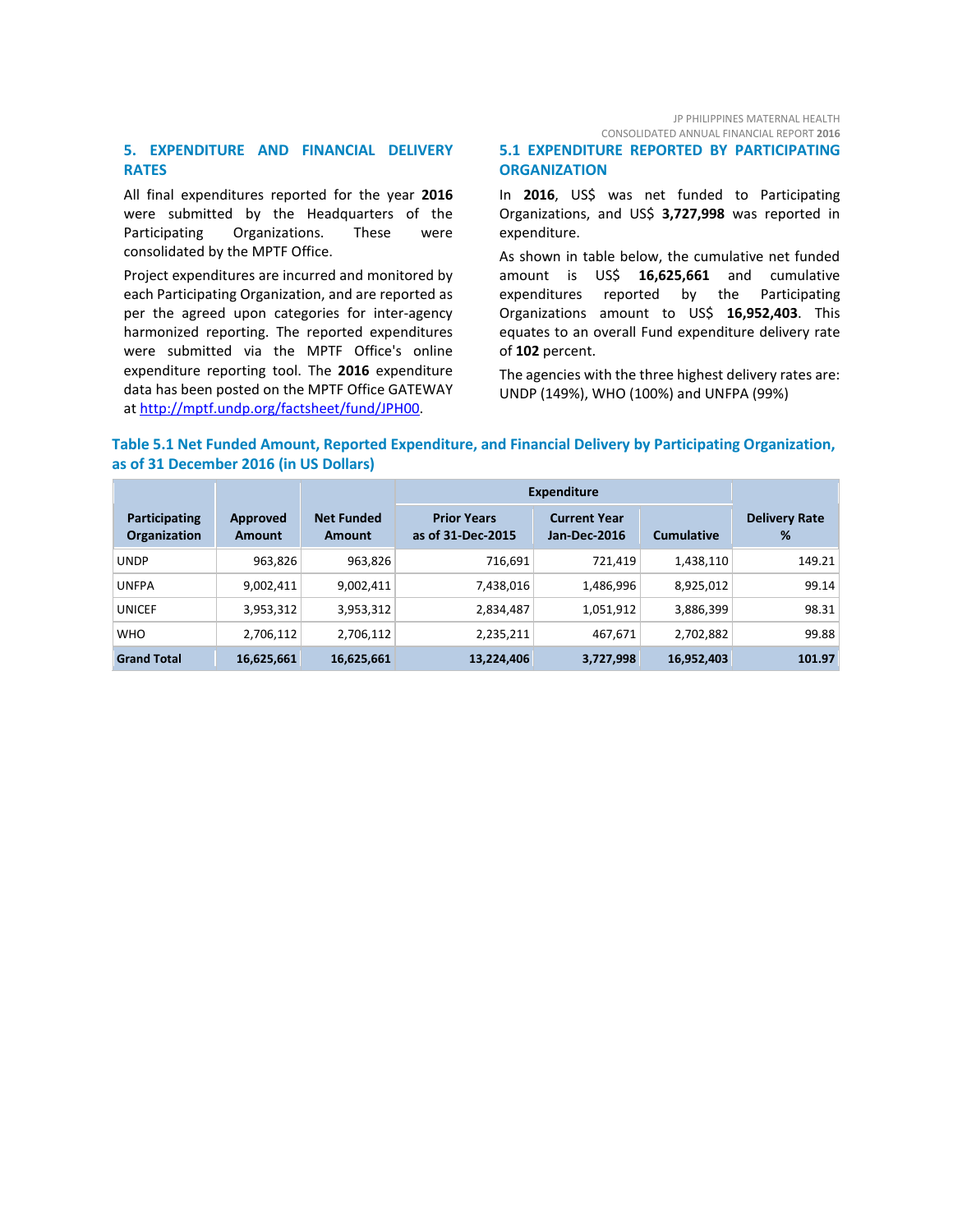#### **5.2 EXPENDITURE REPORTED BY CATEGORY**

Project expenditures are incurred and monitored by each Participating Organization and are reported as per the agreed categories for inter-agency harmonized reporting. In 2006 the UN Development Group (UNDG) established six categories against which UN entities must report inter-agency project expenditures. Effective 1 January 2012, the UN Chief Executive Board (CEB) modified these categories as a result of IPSAS adoption to comprise eight categories. All expenditure incurred prior to 1 January 2012 have been reported in the old categories; post 1 January 2012 all expenditure are reported in the new eight categories. See table below.

#### **2012 CEB Expense Categories**

- 1. Staff and personnel costs
- 2. Supplies, commodities and materials
- 3. Equipment, vehicles, furniture and depreciation
- 4. Contractual services
- 5. Travel
- 6. Transfers and grants
- 7. General operating expenses
- 8. Indirect costs

\_\_\_\_\_\_\_\_\_\_\_\_\_\_\_\_\_\_\_\_\_\_

#### **Table 5.2 Expenditure by UNDG Budget Category, as of 31 December 2016 (in US Dollars)**

|                                           | <b>Expenditure</b>                      |                                     |              |                                                     |
|-------------------------------------------|-----------------------------------------|-------------------------------------|--------------|-----------------------------------------------------|
| Category                                  | <b>Prior Years</b><br>as of 31-Dec-2015 | <b>Current Year</b><br>Jan-Dec-2016 | <b>Total</b> | <b>Percentage of Total</b><br><b>Programme Cost</b> |
| Staff & Personnel Cost (New)              | 405,598                                 | 120,364                             | 525,962      | 3.32                                                |
| Suppl, Comm, Materials (New)              | 4,164,070                               | 511,504                             | 4,675,574    | 29.50                                               |
| Equip, Veh, Furn, Depn (New)              | 33,888                                  | 18,011                              | 51,899       | 0.33                                                |
| Contractual Services (New)                | 3,841,419                               | 1,461,332                           | 5,302,751    | 33.46                                               |
| Travel (New)                              | 493,667                                 | 213,186                             | 706,853      | 4.46                                                |
| Transfers and Grants (New)                | 1,023,693                               | 595,818                             | 1,619,511    | 10.22                                               |
| <b>General Operating (New)</b>            | 2,401,593                               | 562,937                             | 2,964,529    | 18.71                                               |
| <b>Programme Costs Total</b>              | 12,363,927                              | 3,483,151                           | 15,847,079   | 100.00                                              |
| <sup>1</sup> Indirect Support Costs Total | 860,479                                 | 244,846                             | 1,105,325    | 6.97                                                |
| <b>Total</b>                              | 13,224,406                              | 3,727,998                           | 16,952,403   |                                                     |

**<sup>1</sup> Indirect Support Costs** charged by Participating Organization, based on their financial regulations, can be deducted upfront or at a later stage during implementation. The percentage may therefore appear to exceed the 7% agreed-upon for on-going projects. Once projects are financially closed, this number is not to exceed 7%.